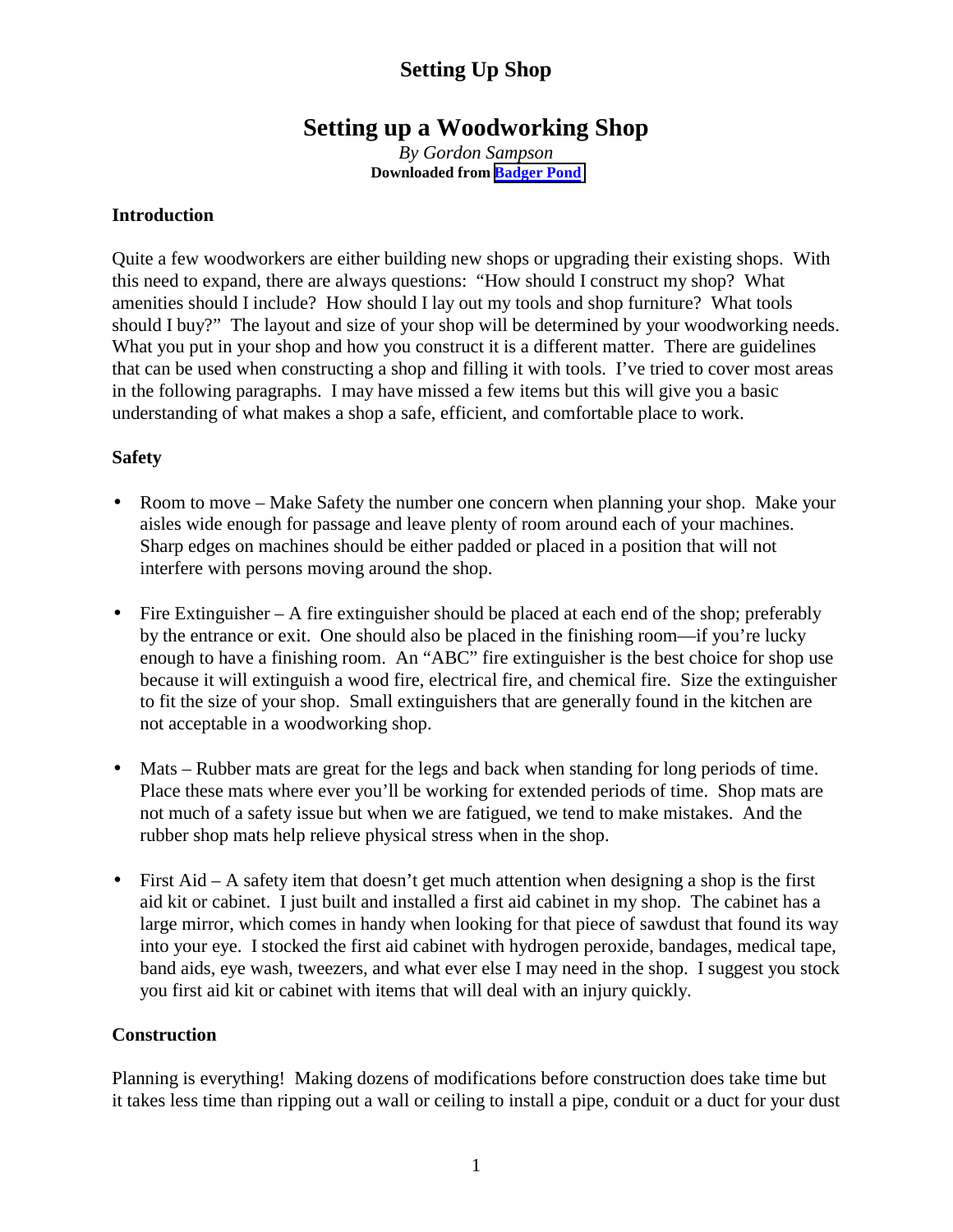collection (DAMHIKT). Run your design by your woodworking friends and your wife or husband. You'd be surprised what a spouse would point out that you didn't even consider.

- Ceilings If you're building a new building to house your shop, be sure your ceilings are at least 9 foot. That leaves you room for heating & air conditioning ductwork, vents, ceiling fans, dust collection ducting, and extra storage. And insulate. Temperature extremes and humidity will make your time in the shop uncomfortable and stress your tools and machines. A sky light or two would be nice to have for natural lighting. Paint the ceiling to reflect the maximum light. There are paints on the market that are formulated to reflect and amplify the available light.
- Walls Insulate, insulate, insulate. Also run any electrical and plumbing before putting the wall material up. Sheet rock is probably the most widely-used material to use in a shop but don't rule out peg board for one or more of your walls. It comes in brown, white, and a wood grain that looks great. Peg board (1/4 inch) is very useful in a small shop and will help you organize your tools, etc. Before you install any wall covering, be sure you've identified locations for cabinets or other heavy objects that will hang from the walls and require extra support.
- Doors and windows Idealistically, a shop should have two exits—one at each end of the shop—for emergency evacuation. If having two doors is not possible, provide a door and window at opposite ends of the shop. Besides providing an emergency exit, they will provide you with great cross ventilation. Install a large door that will be large enough for bringing in sheet material and large tools and that will also allow you to exit the shop with your finished product. Natural light is still the best lighting and windows will help provide this. Windows also allow for ventilation of your shop. Narrow horizontal windows high up on your walls will provide you with the natural light and ventilation without taking up lots of space.
- Floors Most shops have concrete floors. If you're pouring concrete, run any electrical and plumbing lines prior to pouring the foundation. Sounds dumb, but you'd be surprised how many people think of plumbing and electrical *after* the floor is poured. If you're planning on having a concrete floor, paint it. Painting the floor will eliminate much of the dust and provide a surface that is easy to sweep and mop. There is a water-based two-part epoxy kit that contains a cleaner and paint. It comes in two colors: tan and gray. It also has little flakes that you sprinkle on that displace the paint to let the slab breathe. I used it in my garage shop and it's one of the most useful additions to the shop. The cleanup is effortless and it resists just about everything you could spill. It's sold at Home Depot and Lowes, and other home centers. You can clean and paint your floor in one weekend.
- Finishing room Provide a separate finishing room with its own exhaust fan to the outside, if space allows. You won't regret it. Having a separate room that is dust free will make your life easier. It will also keep fumes and other off-gassing byproducts out of your main work area. Two areas of egress (door and window) are highly recommended for a finishing room.
- Electricity I recommend that you have a sub panel (60-amp or greater) installed that will be dedicated to your shop. I just had a sub panel installed for another reason but it will also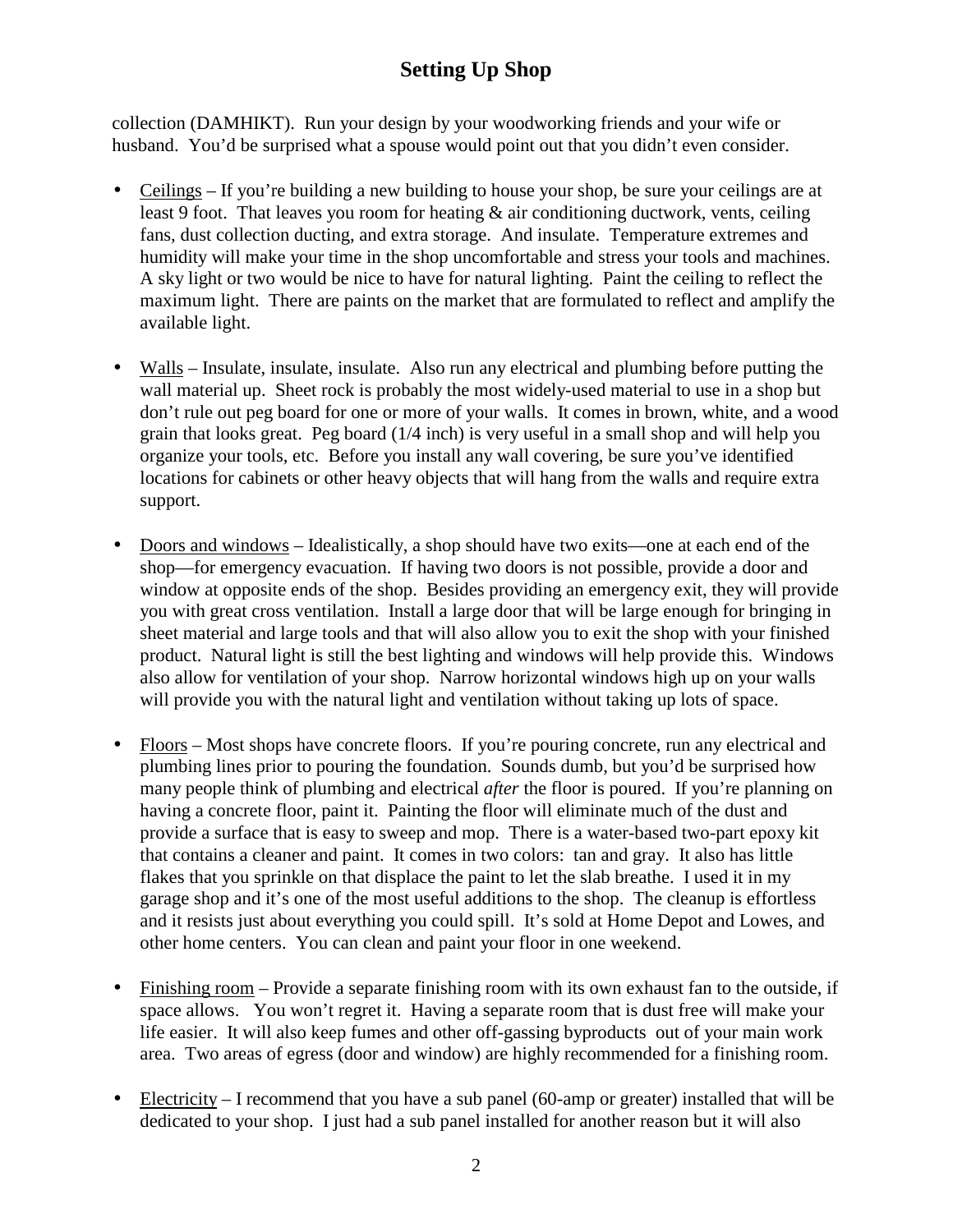accommodate a few extra circuits in the shop. Planning the placement of tools and machines in your shop will help you identify locations for electrical outlets. I color-coded my outlets (white for 110 VAC/15A; brown for 110 VAC/20A). This makes it easy to distinguish which outlet to use for each tool. I feel it's a safety matter—you wouldn't want to plug a 20-amp tool into a 15-amp outlet. The height of your outlets should be just above bench level (approx. 38-44 inches). And don't forget to place an outlet or two in the ceiling for air cleaners or whatever. Your lighting should be on a separate circuit from your tools. Break up the shop lighting into two grids. That way, if one circuit develops trouble, you still have light from the other circuit to use when fixing the problem. I've listed three common circuits that can be found in a home shop and some of their uses.

- 110 VAC/15A circuits Each wall in your shop should have at least one 110 VAC/15A outlet. I recommend that each group (per wall) of 15A outlets have its own breaker. 15A circuits are generally used for battery chargers, radios, TV (tapes of Norm), and low power electric hand tools.
- 110 VAC/20A circuits Each wall in your shop should have at least one 110 VAC/20A outlet. I recommend that each group (per wall) of 20A outlets have its own breaker. 20A circuits should be used for hand, bench, and floor-mounted power tools and machines.
- 220 VAC, 20A circuits Each wall should have at least one 220 VAC outlet. Although I mention 20A circuits, some of you may have machines that require 30A service. Each 220 outlet should have its own breaker. You may have your dust collector and table saw wired up for 220 and both of these machines will be running at the same time. 220 VAC circuits will accommodate larger tools, such as a table saw, band saw, dust collector, air compressor, drill press, jointer, planer, lathe, etc.
- Lighting I discuss three types of lighting that can be found in the shop. I do not discuss incandescent lighting (the common light bulb) because I believe these lights do not provide adequate lighting and are expensive to operate for sustained periods of time. Providing adequate lighting is something that should not be overlooked.
	- Natural lighting Natural lighting is the best light you can have in a shop. Sky lights and windows will provide this. Try to put a sky light over each work area (table saw, band saw, work bench). You will not regret it!
	- Fluorescent lighting Fluorescent lights are good for general lighting. I use 48-inch lights in my shop but 96-inch bulbs are also available. The 96-inch fixtures are more expensive than the 48-inch fixtures but give a neater look and require less wiring than twice the number of 48-inch fixtures. Either way, I recommend using special "daylight" bulbs in your shop. They provide a better light than standard bulbs.
	- Tract lighting Tract lighting is great over benches and floor-mounted machines. I have tract lighting with 50 watt, lower power, halogen bulbs over my benches and other work areas. They are mounted to the ceiling and provide spot lighting without shadows.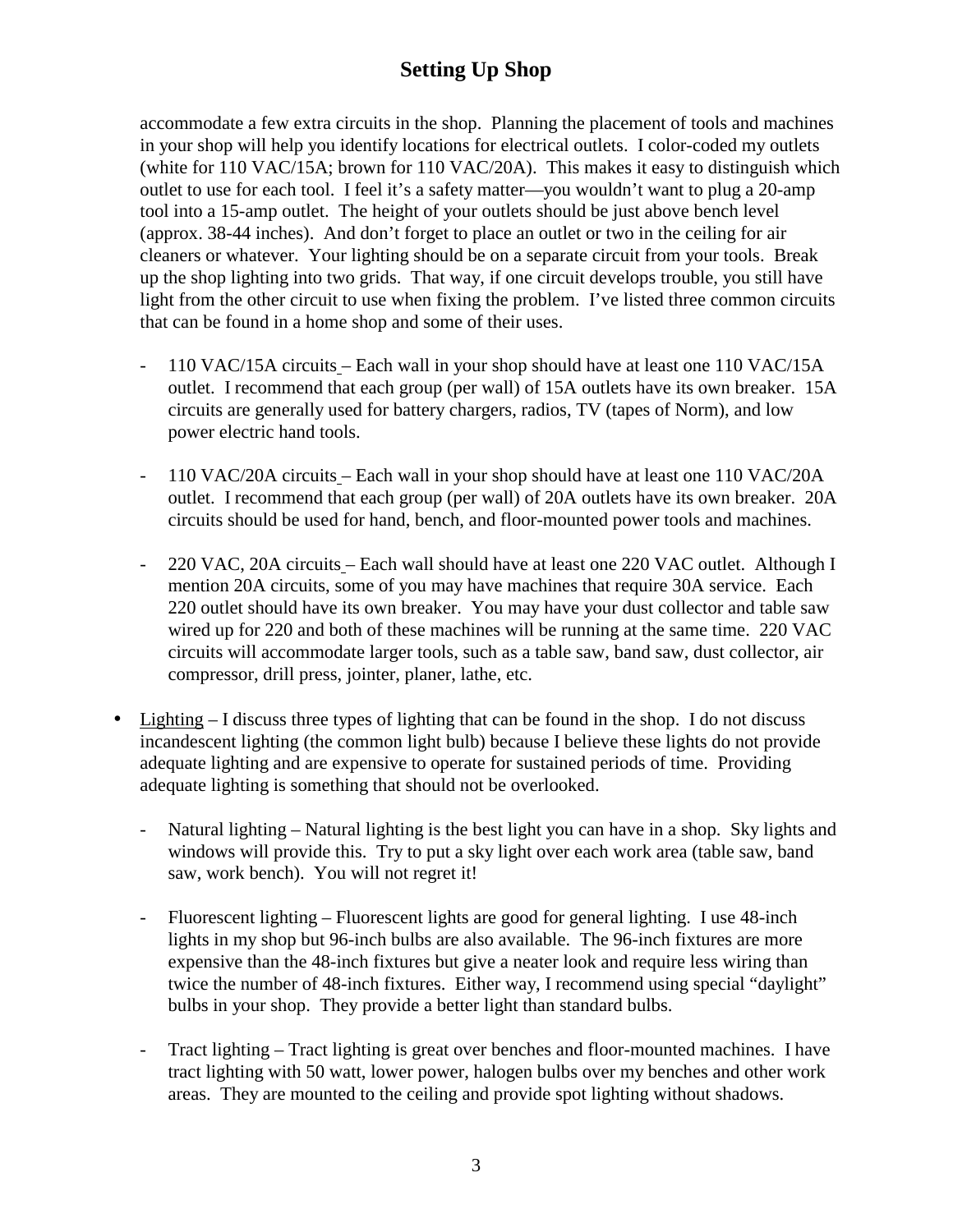• Plumbing – Make sure you run all your plumbing BEFORE pouring the floor and putting up the sheet rock, peg board, or other wall covering. Having a deep sink in a shop is really nice. Deep sinks are great for cleaning brushes, washing up after a day in the shop, and other chores. Make sure the sink is located the proper distance from any electrical outlet. If you want hot water in the shop, explore the possibility of putting in a system that heats the water only when it's needed. These units can be placed under a sink. An eye wash station is also a nice addition to any shop.

Plan to run a few air lines in your shop for nail guns, spray guns, and other pneumatic tools. Run a couple of lines along the ceiling to benches and other work areas—especially assembly areas—where you would use compressed air. A coiled line or spooled line is helpful in keeping the air hose out of the way until needed. DO NOT use PVC for your air lines. This material can rupture and shatter when under high pressure; especially in cold weather or when struck with an object while under pressure. Check your local building codes before installing air lines.

- Heating  $& Air Conditioning Yes$ , you will need both. Trying to put a finish on your project in a hot, humid room is horrible; if not impossible! Working in a hot or cold shop isn't much fun either. Plan and run all your ducting before putting in the ceiling and wall covering. Locate your heating and air conditioning vents away from work areas. Having cold or hot air blowing directly on you is uncomfortable and unhealthy. Air conditioning not only makes it more comfortable working in your shop; it also removes most of the humidity from your shop, extending the life of your tools. If your shop is located in a garage, as mine is, you have a few options: portable A/C unit; ceiling fan; large box fan; cutting a hole in a wall and installing a small fan to force air from the house into the garage. If you live in a very humid area, you may also want to invest in a dehumidifier.
- Dust collection Dust collection is an area where there are many different opinions. I believe almost everyone agrees that having a dust collection system is essential. What type of system is best for your shop and how much power is required is always a topic of discussion. I suggest investing in the best dust collection system you can afford. You won't regret it. It will keep your shop *and* your lungs clean. There are basically three types of dust collection systems: bag type; separators; and cyclones.
	- Bag-Type The bag-type dust collection system can be stationary or mobile and consists of a blower motor and one or more bags connected to the outlet of the blower to collect the debris. This method of dust collection works well but all the debris is sucked into the blower and through the impeller before it ends up in the bag(s). This could possibly damage the blades of the impeller if a large piece of debris were to be sucked in.
	- Separators Separators are usually plastic devices that are mounted on top of a trash can and are located before the blower and bag assembly. They separate the debris and deposit larger pieces into the trash can. The rest of the debris goes through the blower and into a bag. Separators are useful in that they separate most of the debris but quite a lot still goes through the blower into the bag(s).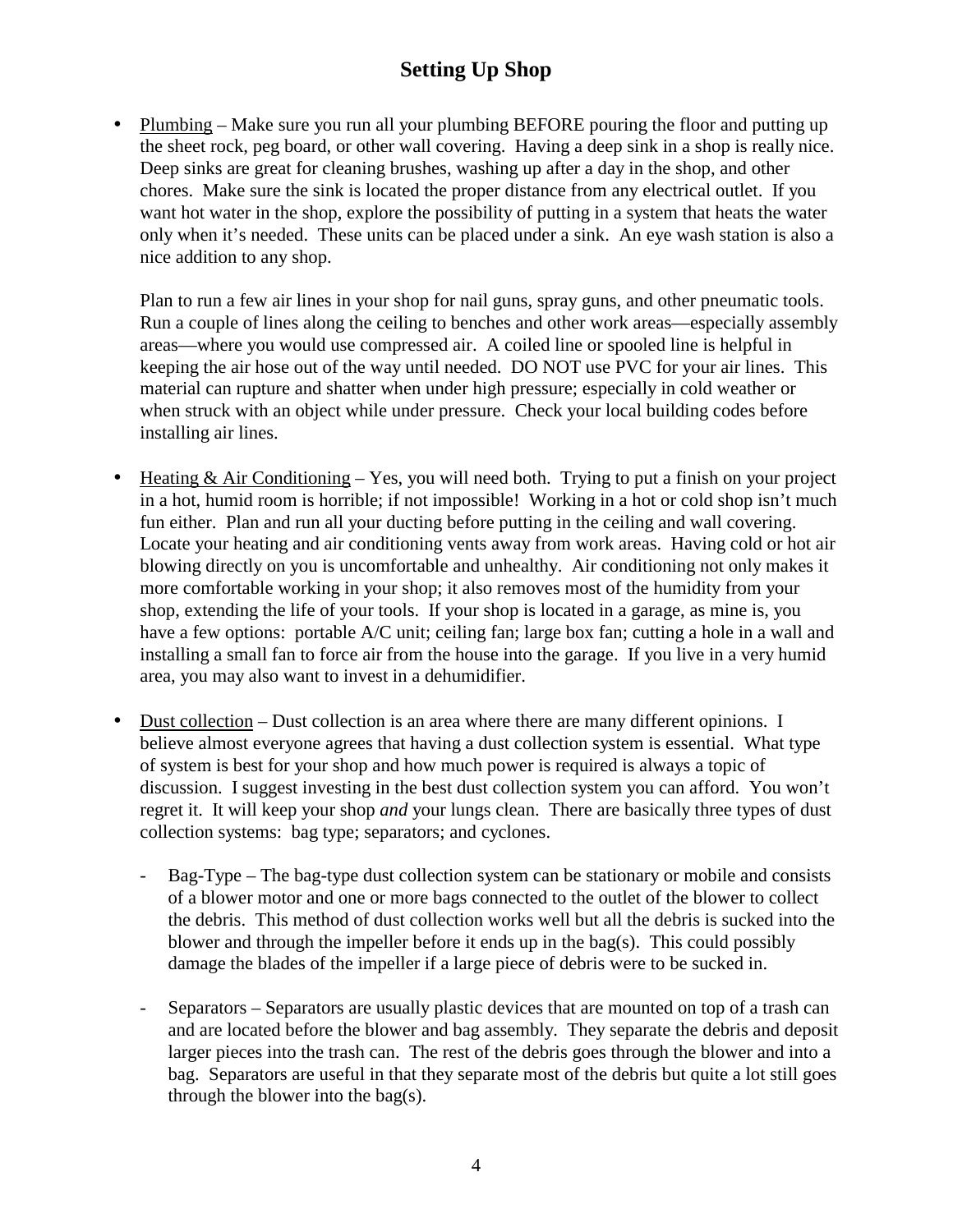- Cyclones – The third type of dust collection system is the cyclone. The cyclone system consists of a cylinder/funnel assembly that is connected to a container below. The blower and filter (or bag) assembly are usually connected to the output of the cyclone assembly. The debris is sucked into the cylinder/funnel assembly, where it continues in a circular motion—losing velocity as it circles—and falls into the container below. A very small amount of the fine dust is sucked up a pipe, through the blower, and into a filter or bag. I believe the cyclone system is the most efficient dust collection system because it separates course *and* fine material before it has a chance to hit the impeller, extending the life of the blower. The only material that reaches the blower is very fine dust (and very little, at that).

A dust collection system with a 2 HP or larger blower motor is recommended for large shops. Smaller shops (20 ft x 20 ft and under) can usually get by with a 1 1/2 HP blower motor. My shop is located in a 2-car garage and I've built the Wood Magazine's cyclone dust collection system. The system uses a 1 1/2 HP, 760 cfm blower and is very economical to build and use. It also performs well in my shop. You can also buy a remote switch for your dust collection system. The remote switch makes it convenient to turn the dust collector on or off without leaving the immediate work area.

An air cleaner is also essential for your health and the cleanliness of your shop. You can either buy one for around \$250 or build one. Unless you stumble across a free blower motor, I suggest buying the air cleaner because after you buy the motor, filter, and materials, you'll end up spending around \$200. Air cleaners usually consist of a blower, 3-4 filters, and may have multiple speeds. They will cycle the air in your shop many, many times per hour. The air cleaner can be hung from the ceiling or placed on a bench. Remember to keep your air cleaner running for a while after you've left the shop to pick up that residual dust.

• Sanding station – You might want to include a sanding station in your shop. A downdraft table is great for dust-free sanding. You can either buy one or design and make your own. A tabletop with 1/4-inch peg board makes a great downdraft table. Just enclose the area under the tabletop and hook up a 4-inch line to your dust collector and you're in business. Your sanding station should include a belt sander, disk sander (may be a combined belt/disk sanding unit) and finishing sanders. Place your sanding station at the opposite end of the shop from your finishing room. Large, drum-type sanders are usually free-standing and are a great asset to any shop.

#### **Power Tools**

I'm going to list some common power tools that can be found in a woodworking shop. I'm not mentioning hand tools because most woodworkers have a pretty good idea what hand tools are required in the shop. One word of advice: Buy good layout tools. Spending the extra money on a good square, ruler(s), and other layout tools will pay off the first time they're used. I'll try to stay away from makes and models and provide a general overview of shop tools. You may want to try some of the forums at woodworking web sites for advice on tool selection.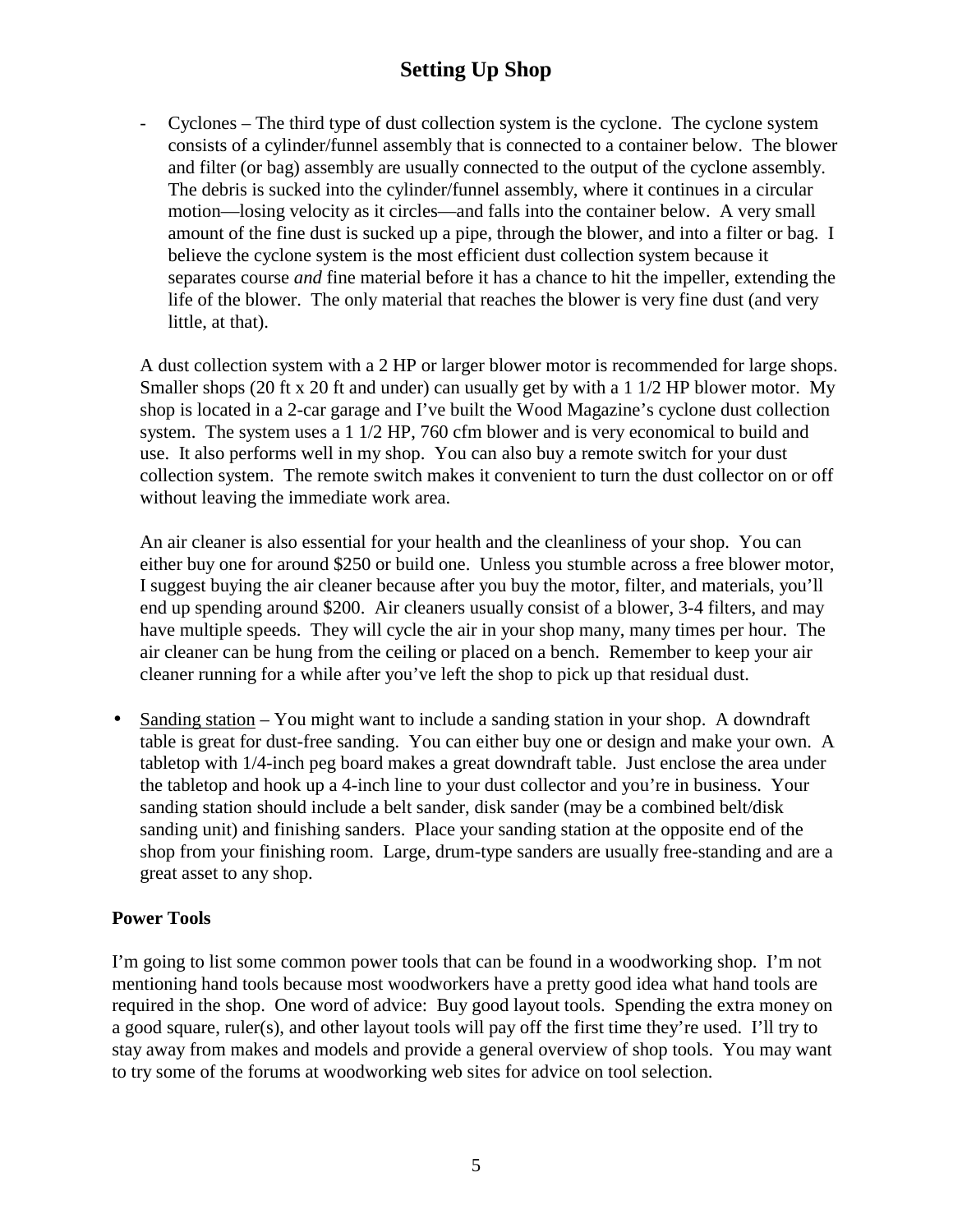- Table saws The table saw can be found in almost all shops and is usually referred to as the centerpiece of the shop. There are, in my opinion, three types to choose from: benchtop table saw, contractors saw, and cabinet saw. Basically, the one you choose will depend on your budget and available shop space.
	- Benchtop table saws don't provide the accuracy and capabilities that cabinet and contractors saws provide but they will give you the ability to rip and crosscut material at a very affordable price. They are also very easy to move from one location to another. They cost from \$100 to around \$250.
	- Contractors saws offer precision at an affordable price. The average saw will run you from \$500 to \$800. I have a contractors saw with a 30-inch fence and really like it. Check out the woodworking shows. You can get pretty good deals at those shows.
	- Cabinet saws will give you more capabilities (cutting depth, horsepower, precision) in an enclosed cabinet. They can run from approximately \$900 to \$2000.
- Band saws Band saws can be purchased in either a benchtop model or floor model. The benchtop models are generally 8-inch to 10-inch saws and will provide sawing capabilities at a very affordable price. If you're going to be using the band saw often in your shop, I would recommend getting at least a 14-inch saw. A good 14-inch band saw will cost you between \$500 -\$900.
- Compound miter saws This tool is very useful for cutting miters and 90-degree cuts on molding and other long stock. Many good 10-inch and 12-inch saws are available but the majority of woodworkers who own a CMS have the 10-inch saw. This is usually due to budget. You may want to go with a sliding compound miter saw. The SCMS will allow you to cut wider boards than the standard CMS. Expect to pay from \$200 - \$700 for the CMS and SCMS.
- Radial arm saws Many woodworkers feel that this saw is unsafe, difficult to keep tuned, and unnecessary in a shop. There are also those that feel that if you have a good table saw and SCMS, you won't need a RAS. I owned a RAS for a few years and it performed well. As with any other tool, if you maintain it and use it properly, it will perform just fine. Most woodworkers use this saw for cutting dados and crosscutting. A good RAS will cost you between \$400 - \$800.
- Jointers Get at least a 6-inch jointer. This will aid in joinery and flattening out those cupped and out-of-shape boards. I suggest a jointer with an enclosed body. This will aid in dust collection. Expect to pay around \$500 for an enclosed 6-inch jointer. The 8-inch and wider jointers offer greater capabilities and a longer table at a higher price. Again, the size of your jointer will be based on your budget.
- Planers A portable planer is what most of us use in our shops. Larger planers (15-inch or larger) are nice to have but very expensive. You shouldn't pay more than \$400 for a good 12 1/2-inch or 13-inch planer. I highly recommend providing dust chip collection to your planer. You can generate quite a pile of chips in a very short time.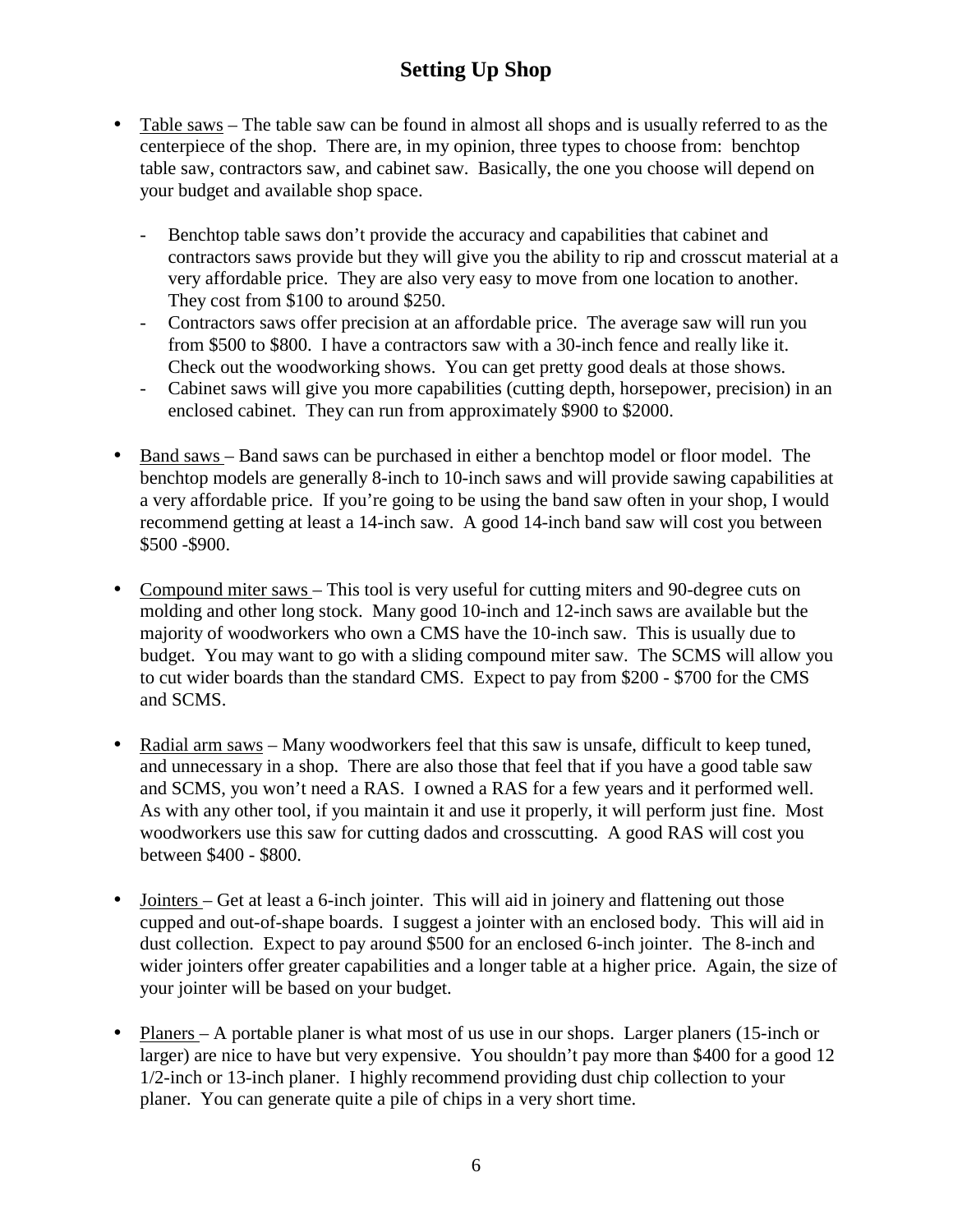- Routers Routers are contagious. They also seem to multiply in the shop. Both plunge and fixed-base routers for hand-held work are nice to have. There are many good routers available from 1 1/2 HP to 3 1/2 HP. Ask 10 woodworkers for opinions on router makes and models and you'll get 10 different answers. D-handle routers are becoming very popular for hand-held routing. They provide great control, allowing you to turn the router on and off without taking away that control. Trim routers (laminate trimmers) are also available for trimming laminate and other stock.
- Router tables You can either build your own or buy one. A good router table with a very good fence will cost you quite a lot of money. I'm building mine because I have specific requirements for my table and cabinet and there is a fair amount of pride in building your own shop equipment. Size your table to fit your needs and space. Many woodworkers include a router in their table saw extension table. This method provides you with a router table without taking away any shop space. Either way, provide your table with the best fence possible and add dust collection capabilities to your table. I would also recommend dedicating a specific router to your table
- Shapers Shapers used to be out of the price range of most small shops but that's changing. Shapers usually have more power than router table setups which allow for larger router/shaper bits. Many companies are offering shapers that are competitive with prices of good router table setups. By the time you buy a heavy-duty router, router table (home-built or store-bought), fence and accessories, the price of a router table is very close to that of a shaper. The drawback of a shaper is that it is not as flexible as a router table in its uses.
- Lathes If you're interested in turning, you may want to invest in a lathe. A lathe will allow you to turn spindles, bowls, pens, and other decorative items. They come in many sizes and prices to fit your needs. There seems to be one major problem with owning a lathe: once you have one, you may find yourself neglecting your other machines. It's that much fun. What other tools allow you to go from a block of wood to a finished product in a few hours?
- Drill presses Drill presses come in two styles: bench model and floor model. Bench models are fine for many jobs but a floor model is recommended. I have a bench model with a 5/8-inch chuck and it's served me well. I'll be upgrading to a floor model as soon as budget allows. Most drill presses in the moderate price range have a quill stroke (down stroke) of around 3 1/4 inches but newer moderately-priced drill presses are being offered with quill strokes of over 4 inches. This is nice in that you have a greater drilling capability. Expect to pay from \$100 - \$250 for a bench model and \$150 - \$500 for a decent floor model.
- Drum Sanders Drum sanders are becoming more and more popular with woodworkers. This is partially due to the fact that the level and financial status of the part-time woodworker has risen in recent years. Woodworkers are demanding more from their machines and shop and drum sanders are becoming more accessible. The most popular sanders seem to be the 18/36-inch models. Although they can be used with a course grit to "flatten" a board, they are generally used to finish-sand large, glued-up pieces in a uniform fashion. Expect to pay \$700 and up for these machines.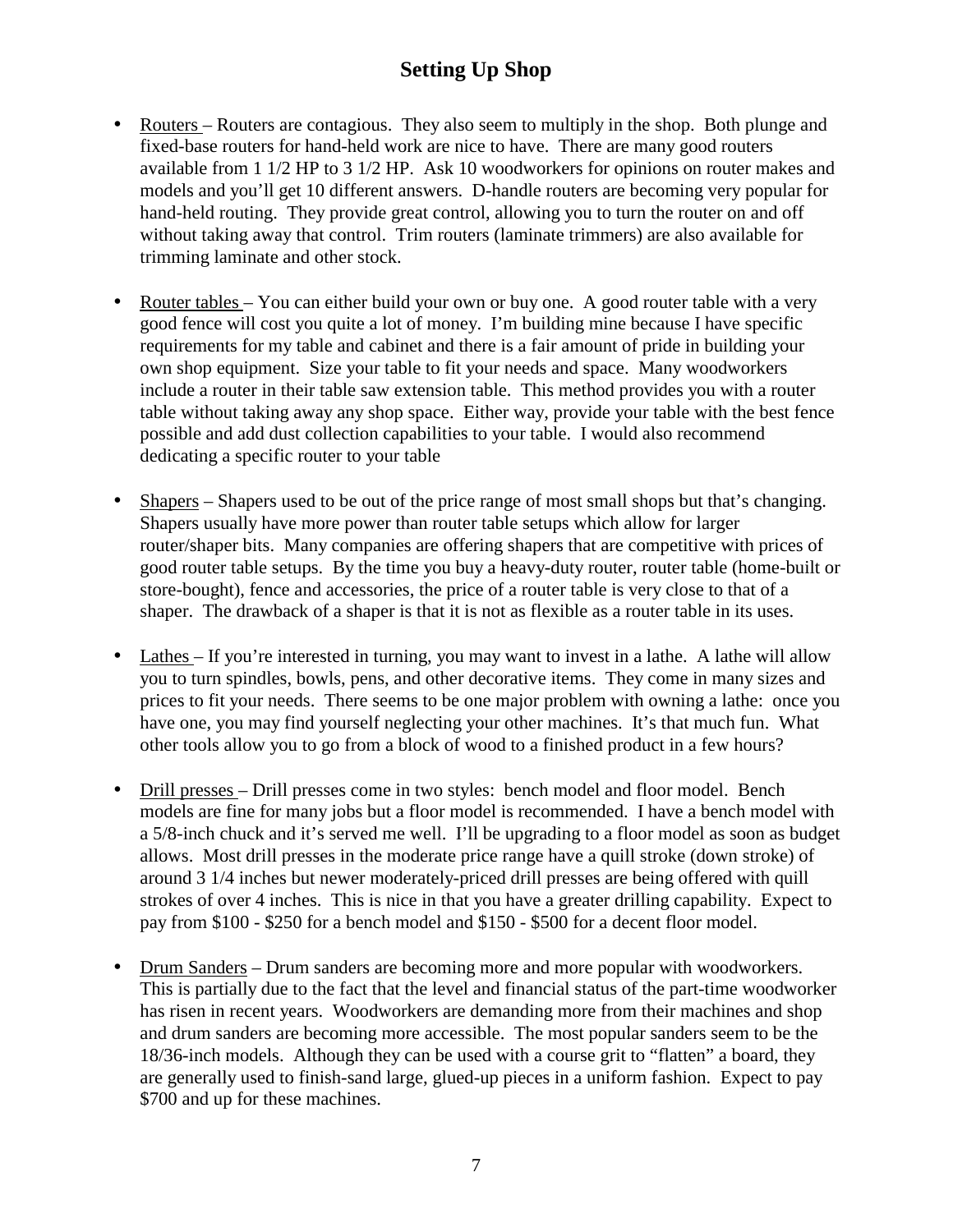- Belt/Disk sanders A stationary belt/disk sander is very useful in the shop for sanding edges and miters and for rounding corners. Most combination belt/disk sanders have dust collection ports that allow you to sand inside without filling your shop with a fine layer of dust. A 4-inch x 36-inch belt sander with a 6-inch disk will cost around \$130. A 6-inch x 48-inch belt sander with a 9-12-inch disk will cost from \$250 - \$700.
- Portable Belt Sanders Belt sanders also come in portable models. These are usually used to clean up a panel after gluing and can remove a lot of material in a very short time. They width and length of the belts come in different sizes  $(3 \times 21, 3 \times 4, 4 \times 24)$  to meet your needs. They also come in two basic profiles. Expect to pay between \$150 and \$250 for these machines.
- Oscillating Spindle sanders These are the latest craze. You used to have to buy a set of sanding spools for use in a drill press to sand curves and corners. Oscillating spindle sanders use sanding spools of different sizes to perform this task. Not only do they spin, but they also move up and down as they spin, providing a smooth surface on the object you're sanding. Oscillating spindle sanders will cost you between \$200 - \$800.
- Finish sanders Finishing sanders generally come in either 1/4-sheet sanders or random orbital sanders. Either sander will give you a nice smooth surface. I prefer random orbital sanders because they cover a larger surface, and are easier to change out sandpaper. Random orbital sanders generally come in 5-inch or 6-inch models and can cost you from \$55 - \$250 and up, depending on the make and model. A good 1/4-sheet finish sander will cost under \$100. Both sanders offer dust collection.
- Detail sanders There are many types of detail sanders available but most don't perform any better than a patient hand and a block of wood. Detail sanders shaped like a triangle are, in my opinion, more useful than those sold with a dozen attachments. Face it, you only need this tool to get into places that are too small for your hands or other sanders. Anything else should be considered a gimmick. Besides, you'll spend more time changing out those tiny pieces of sandpaper than actually sanding. Detail sanders usually run from \$30 - \$100.
- Brad/Nail guns This is one of those tools that you didn't think you'd ever need...until you used it for the first time. Then you wonder how you ever got along without it! No matter what you're building in your shop, a brad or nail gun will make life a lot easier. Ever try to nail one board to another while gluing a joint? How many hands did you really need? Brad guns shoot 18 gauge brads of various lengths. These are great for assembly and attaching detail molding and trim work. Nail guns shoot nails (16 gauge and larger) and are great for attaching large pieces, crown molding and other trim, framing, and roofing. I have an 18 gauge brad gun that shoots  $5/8 - 1$  1/4-inch brads and a 16 gauge nail gun that shoots  $3/4 - 2$ 1/2-inch nails. Most of these guns require the use of an air compressor but some makes and models use a gas cartridge (much more expensive).
- Air compressor If you're planning on using a nail gun, paint gun, or just want to blow off your equipment after use, I suggest you invest in a good air compressor. Many sizes of air compressors are available; from pancake to upright industrial. If you're just going to use the